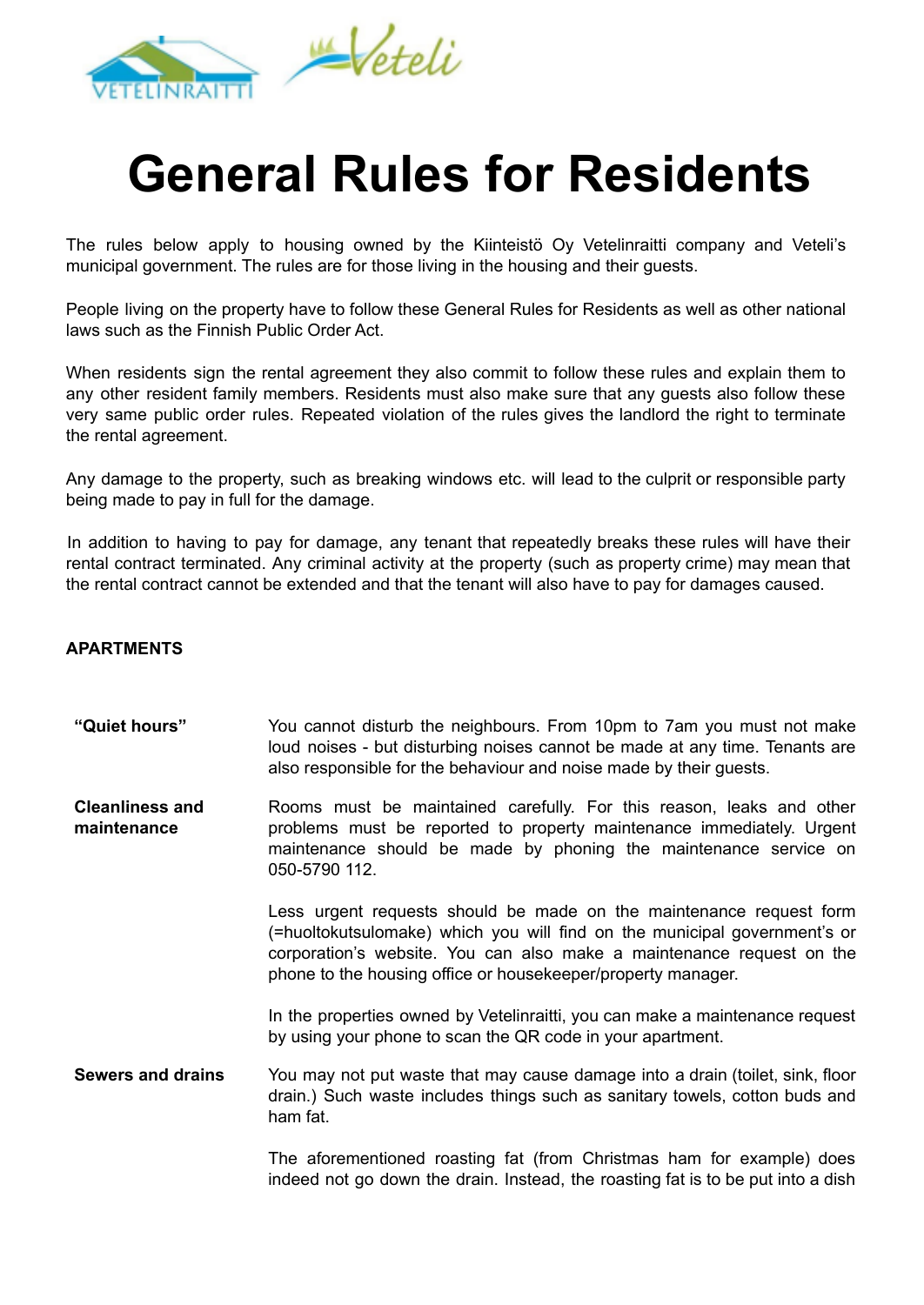



lined with newspaper and cooled. Only after that can the paper and fat be disposed of in the biowaste.

Sanitary towels and cotton buds are put in the energy waste bin.

- **Modification and maintenance work** Any modifications or maintenance that needs to be done to the property should be agreed separately with the housing office. If the office allows such work to be performed, then such noisy work should be done on weekdays and without disturbing your neighbours too much.
- **Air circulation** Residents must make sure that there is enough air circulation in the apartment. By taking care of air circulation you can avoid moisture damage, which both means that the apartment can be used for longer and also makes the apartment a healthier place to live.

In the apartments which have air conditioning machines, the machines must be kept on at all times. Replacement air vents must be open at all times and you must also not obstruct the flow of the replacement air. Apartments with these machines have had their settings adjusted correctly. DO NOT READJUST THEM!

If the need arises go to property management for air circulation related questions

The machine's power must be raised if you use the sauna or have a shower.

- **Washing machine and dishwasher** You may only use the dishwasher and washing machine when you are at the apartment The washing machines faucets/taps must be closed when you are not using them
- **Smoking** Smoking inside the apartment is **BANNED**. Smoking outside must not cause disturbance to the neighbours. The smoker is responsible for the safe disposal of the butts and must be very careful with any flames or lit cigarettes to ensure there are no fires.
- **Balconies** Balconies and porches must be kept clean. In the winter the snow must be cleared off of them. Dangerous matter cannot be stored on the porches or balconies
- Lights The apartments are given to the new residents with working light fixtures. Fixtures mean the bathroom's lights, the sauna's lights, the extractor fan light, the oven light, the kitchen light fixture, the bathroom's mirror cabinet lights etc.

The resident is responsible for changing all the lightbulbs that need replacing during their stay. If lightbulbs are replaced by property management then the costs of both labour and the bulbs will be added to your rent.

**Fire alarm** The apartment will be given to the resident with working fire alarms. **The resident is responsible for the fire alarm testing and batteries for the duration of the stay.** In the newer apartments, fire alarms are plugged into the electricity mains and if you have such fire alarms then you must report any problems to property management by making a maintenance request.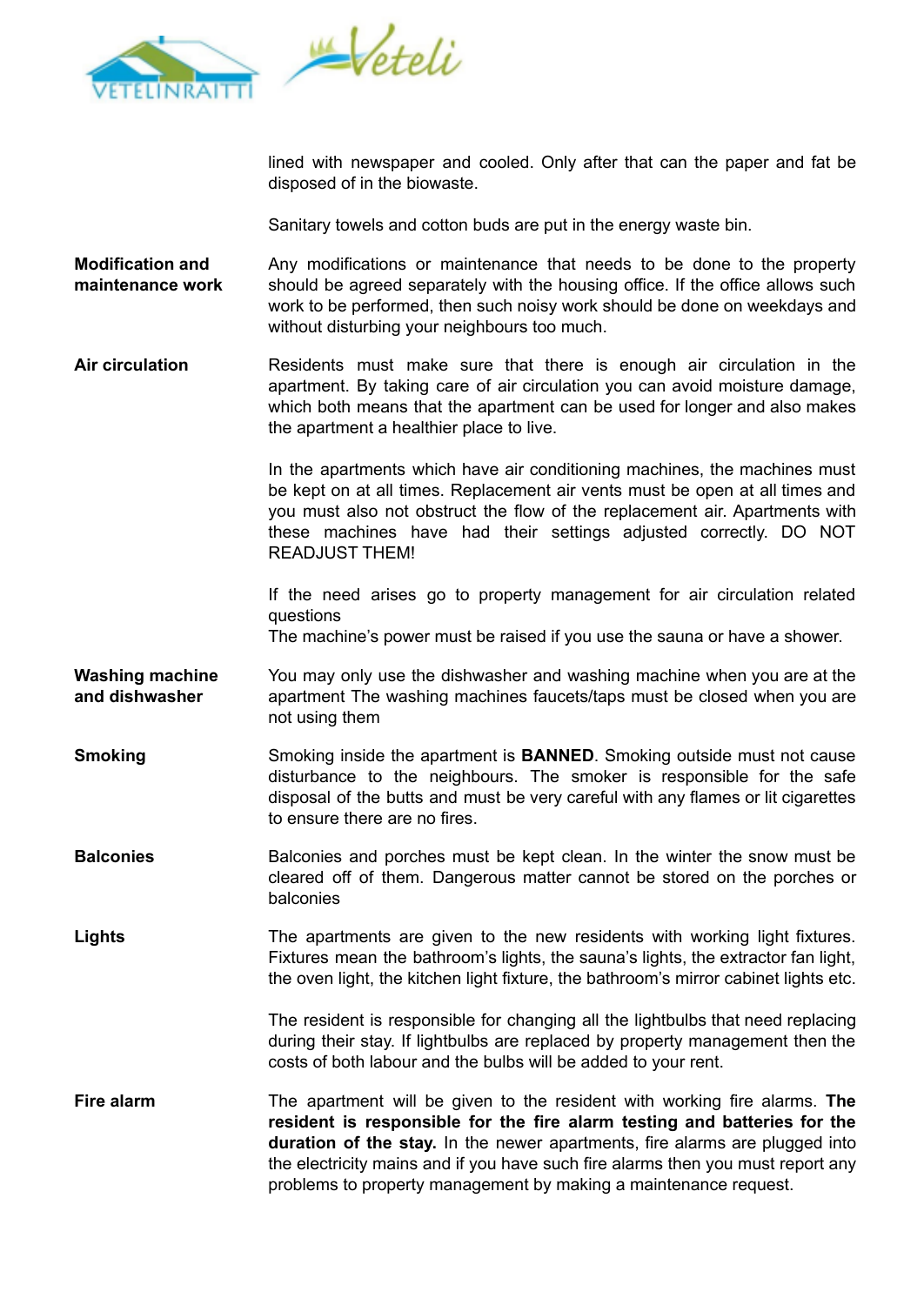

Extra information about fire safety can be found on the local fire department's website

**MOVING OUT** If you wish to terminate your rental contract then you must contact the housing office. The form you will need can be found on the municipal government's and/or Vetelinraitti's website. You must tell the housing office (=asuntotoimisto) when someone is moving in or out of the apartment.

> When moving out of the housing, it must be cleaned, so that the next resident can move in without cleaning. Cleaning instructions can be found on the relevant website(s). If cleaning has been partially or completely neglected, the cleaning costs will be removed from the leaving resident's down payment or they will be fined afterwards in full.

- **PUBLIC SPACES** You must move without causing noise in public spaces and needless loitering there is forbidden. For fire safety reasons you can only store items in the areas specifically designated. Storage areas, washrooms and drying rooms are only to be used by the residents. You must be clean and tidy when using them. Smoking in common spaces is forbidden. Damaging the lawn, plants, children's equipment and the firm's equipment is strictly forbidden
- **PARKING** The parking of vehicles is only allowed where designated. Vehicles cannot be driven into the yard area without good reason. If there is an exceptional situation in which you do need to drive into the yard then you must drive slowly and carefully.

Parking in the evacuation/emergency route (=pelastustie) is not allowed. You may also not leave your engine running for no reason. Guest parking spaces are marked in temporary parking. Parking spaces can only be used with registered motor vehicles that are roadworthy.

**SHOVELING SNOW** The resident will take care of clearing snow from the housing's stairs, from the door area, as well as the porch and the balcony.

> **The responsibility for clearing snow off a parking space also belongs to the owner of the parking space**. The council's maintenance service will clear the car park of snow, but not between the cars or behind them. So the snow between the cars must be cleared by the residents. Note: ploughing the snow might form a wall of snow to form behind the cars, especially if there has been a lot of snow. In this case, it is also the responsibility of the owner of the space to shovel this snow.

**CAR WASHING** Washing cars on the property is banned in Veteli and Tunkkari.

**BEATING RUGS AND LAUNDRY DRYING** Beating rugs and bedding (to remove dust) is only allowed in places designated for this purpose. Hanging out and airing bedding - as well as drying clothes - is only allowed within the fenced area of your balconies or in other places specifically designed for hanging clothes.

## **WASTE MANAGEMENT** Household waste and other trash must be taken **in bags to the large trash disposal cans**. This must be done with the bags sealed and with cardboard